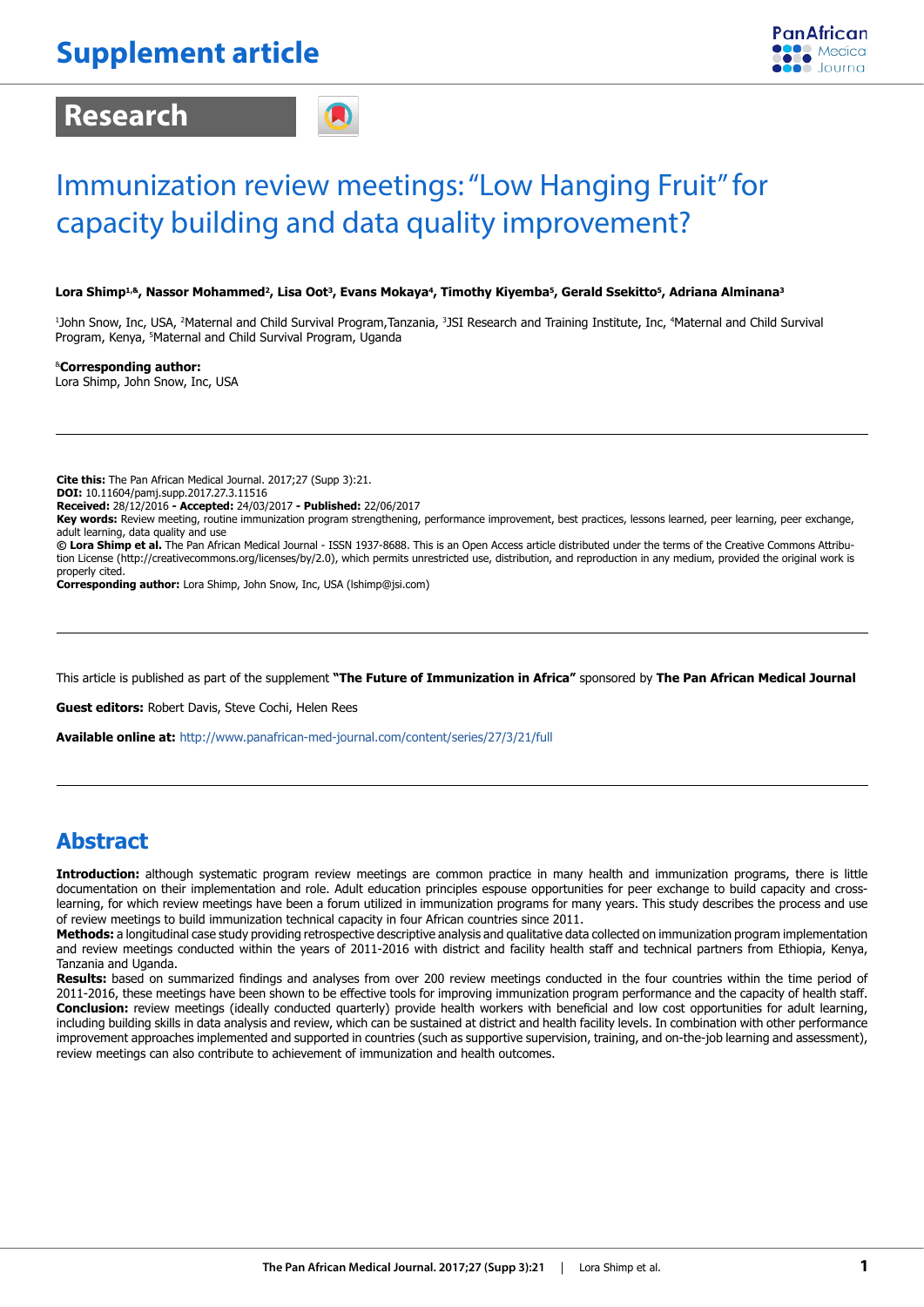### **Introduction**

Regular review of immunization data is essential not only for countries to monitor and improve their immunization program performance, but also to strengthen accountability, especially for countries whose programs are mainly funded by large donor initiatives such as Gavi, the Vaccine Alliance [1]. However, the question of who reviews immunization data is also important, as performance estimates can be subject to bias and over reporting when sent to higher levels [2]. The systematic review of performance by peers can be one strategy to mitigate incentives to over report and also to improve data quality. This experience exchange has been found to be a highly effective method of learning. Research has shown that people learn well from others who are at an equivalent level to them, as they have similar challenges and can share their knowledge, ideas, and experiences with each other [3]. Thus, many health programsincluding immunization-have incorporated regular (e.g. quarterly or biannual) review meetings with participation by peers as a means for knowledge sharing and performance improvement. However, there is little documentation on the quality of these review meetings, notably on their role vis-à-vis the various other reporting and feedback processes and tools used in immunization programs for improving services, data monitoring and use, and towards promoting a culture of utilizing data for decision-making.

Key World Health Organization (WHO) Expanded Program on Immunization (EPI) documents, such as training documents for Mid-Level Managers (MLM) as well as the WHO Africa Region's Reaching Every District (RED) Approach field guide, promote regular review meetings as an opportunity to discuss data trends, achievements, and promote peer exchange and problem-solving [4,5]. The RED Approach field guide lists the percentage of districts conducting at least one review meeting per quarter as a core indicator within the RED strategy.

Though common practice in many health programs, review meetings have generally had limited documentation in published literature. In Zambia, review meetings centered on maternal mortality were viewed as "an important tool for improving-services," providing a data-driven forum to address quality-of-care issues, train and educate staff, and create a shared sense of understanding and purpose for attendees [6]. Similarly in Mozambique, review meetings were used as a means to improving malaria service delivery through peer review and presentation of data, with a focus on participants providing constructive critiques and generating recommendations for performance improvement [7]. Review meetings for routine immunization (RI) programs have also been hailed as an important tool to improve performance if they are used to document and discuss lessons learned among peers and maintain a focus on problem solving [8, 9]; if instead review meetings are based on criticism, as shown in Mozambique, it does not contribute to the adequate support mechanisms needed to improve RI system performance [10].

 This case study describes the processes and use of review meetings, notably at district level, in Ethiopia, Kenya, Tanzania, and Uganda (within the years of 2011-2016) as complementary opportunities with training and other approaches for adult learning and capacity building in immunization program implementation. These experiences have contributed to improvements in immunization data quality through empowering health workers to understand, use and appreciate the data that they are collecting, learn from one another, and apply the learning and findings in their day-to-day activities.

# **Methods**

This article provides a retrospective, longitudinal descriptive analysis. The qualitative data and findings collected on immunization program implementation and assessments come from review meetings conducted within the years of 2011-2016 with district and health facility health staff from approximately 100 districts in four countries: Ethiopia, Kenya, Tanzania and Uganda. The districts in which the review meetings were conducted were determined using varying criteria agreed upon by the respective Ministry of Health EPI programs and technical partners in each country, with district selection primarily based on routine immunization coverage trends and/or those districts with high numbers of un/undervaccinated children (from surveyed and/or routine administrative

coverage data) in previous years' birth cohorts. Rapid immunization assessments in Kenya and Tanzania, using a "Rapid Assessment of Immunization in Districts" (RAPID) approach [11] adapted from India revealed significant data quality gaps contributing to low performance in districts. Some of the gaps included: reported coverage of below 80% or over 100% for several months; disparities in coverage among vaccines that are to be administered in the same visit; negative drop-out rates for several months; coverage figures that do not align between separate data reports in which the coverage numbers should be the same; and fully immunized child (FIC) coverage higher than coverage figures for measles, OPV, and pentavalent vaccines. Worryingly, the health workers, and in some instances their supervisors, did not identify these errors nor realize that there were problems with the data prior to these assessments. The immunization review meetings discussed in this article (generally held quarterly and referred to subsequently as QRMs) are part of a combination of approaches for capacity building and performance improvement [12] already in place in the countries and therefore not separate initiatives or case-control studies. These QRM examples come from district level and involve Ministry of Health (MOH) colleagues from health facilities, districts, and in some cases regional and national levels. As the QRMs are part of existing MOH immunization program activities and had some co-facilitation and support by in-country technical partners external to the MOH, the methodologies and timeframes discussed differ between countries. This summary therefore focuses on the commonalities and best practices found between the QRMs and highlights specificities and learning from the respective countries' planning and implementation.

### **Results**

The QRM activities in each country (Ethiopia, Kenya, Tanzania and Uganda) have been tailored to fit existing health and immunization program structures and capacity, so as to minimize cost and/or to link with other supervision, RED approaches and methods for data quality assessment and use that are already in place. Although the review meetings were budgeted and costed as part of in-country immunization program plans, formal QRM cost analyses were not conducted in the countries included in this study. Key elements that each country's QRMs include are noted below (Figure 1, review meeting key elements) and described subsequently in the county summaries: the content and structure of QRMs are based on initial rapid assessments of the routine immunization program conducted with district and facility staff at the facilities themselves, sometimes incorporating on-site corrections.



**Figure 1** Key elements of a review meeting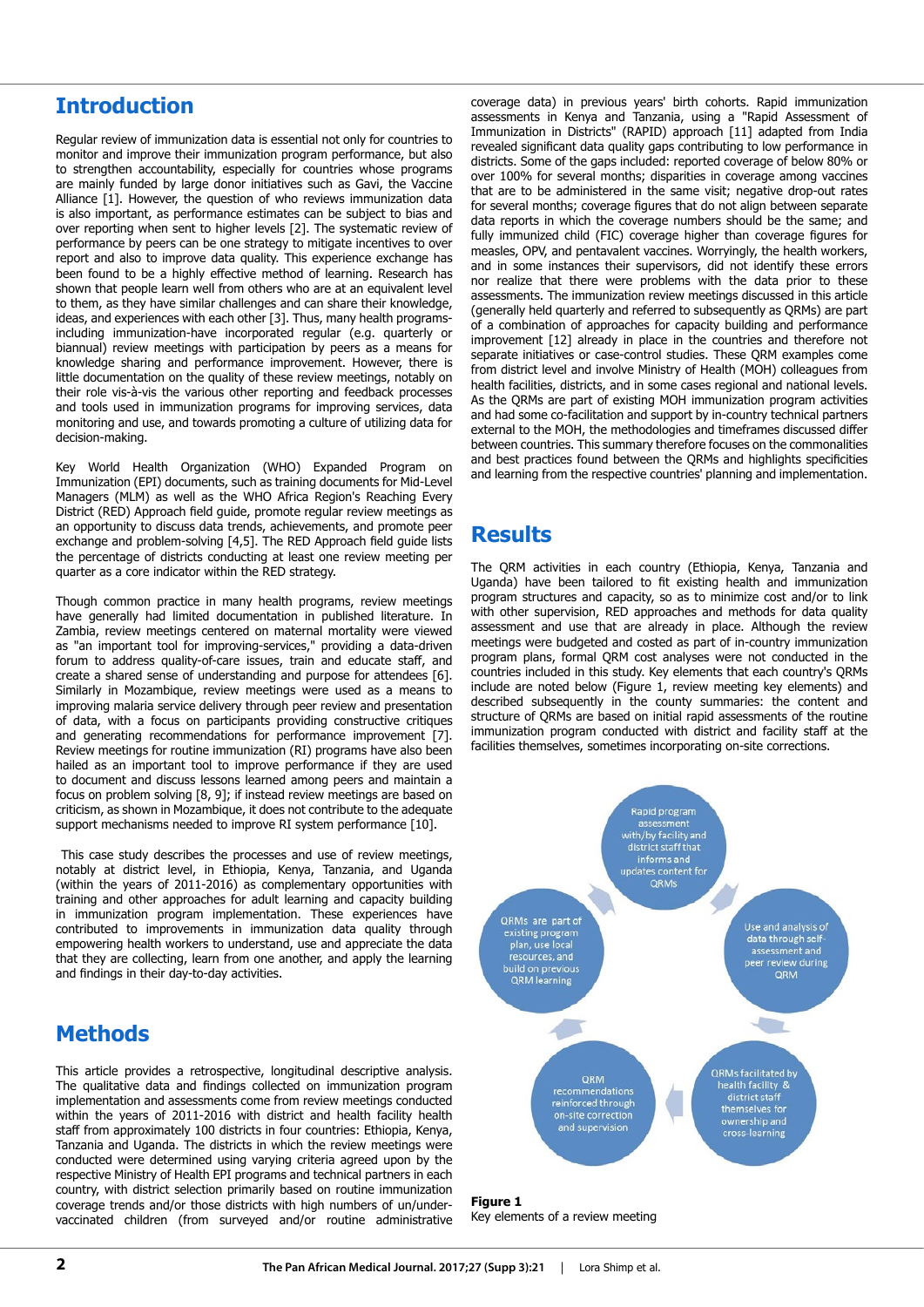In Kenya and Tanzania, this was part of the RAPID approach noted previously; whereas in Ethiopia and Uganda, this was a component within a REC-QI (Reach Every Child-Quality Improvement) [13] framework, subsequently described in those specific country summaries. Locally generated immunization administrative data are shared by health staff and discussed for self-analysis of performance and achievement. Comparison and feedback on the data and findings are provided through a peer review process between users and colleagues that incorporates adult learning principles. The findings, summarized analyses, recommendations and feedback provided during the QRM are addressed by the facility and district level staff on-the-job between QRMs, incorporating on-site correction and/or through supervision visits or follow-up communications. Each QRM builds on the previous QRM recommendations and discussions to reinforce and supplement learning and practices, with data visualization to see trends, progress and constraints. The QRMs are part of the immunization program annual planning and utilize local human and financial resources, although some initial supplemental funding may be used to help institute the process or to enable immunization-focused sessions or days (e.g. in the case of QRMs that integrate several health initiatives).

**Kenya:** In 21 subcounties/districts beginning in 2011, rapid immunization assessments were conducted with district and facility staff, with some limited initial orientation provided by Kenyan immunization experts working with the Maternal and Child Integrated Program (MCHIP) [14] and its follow-on Maternal and Child Survival Program (MCSP) [15]. The assessments found poor data quality and lack of data use to be significant contributors to low performance in these districts. Health workers (and in some instances their immediate supervisors) had not previously identified problems with data or performance, in large part because they had not received in-service EPI training or updates for several years. These assessments have been used to help inform the content of the QRMs from 2011 through 2016. The QRMs have been part of implementation of the RED approach and periodic data quality self-assessment (DQSA) for health workers to review their own data and engage with communities for monitoring immunization services. Prior to a QRM being conducted, an average of 5-10 health facilities are visited by the district/county team for supportive supervision, with a DQSA also conducted in 3-5 of these facilities. At the QRM, each facility is required to bring hard copies of their monthly immunization summary reports to compare with the district and DHIS data. The first part of the QRM involves immunization data verification using the facility immunization tally sheets. After the data verification exercise, each health worker is provided an opportunity during the QRM to interpret their facility immunization performance and identify access and/or utilization problems. The next part of the QRM involves selected facilities (e.g. most improved, lower and higher performing facilities) presenting their analysis to the other health workers for peer review and feedback, with special focus on the drivers for their performance (see Annex 1: Quotes from health workers in Kenya QRMs).

### **Quotes from health workers in Kenya QRMs in August 2016:**

"*I did not know that data could reveal the challenges I face in my facility."* 

*"Next time I must present in this meeting, so I have to improve my documents."* 

"*At least I can now speak the data language: poor utilization, good access"* 

*"I have never appreciated data like I have in this meeting…"* 

 *"[In this meeting], you have removed the cobwebs in my eyes as far as immunization data is concerned."* 

#### **Annex 1**

 At the end of the QRM, the district and facility teams then review and discuss the findings of supportive supervision, DQSA, the harmonized

data and the selected facilities' performance presentations. These QRM activities have provided an opportunity for health workers to share best practices and challenges, address contentious issues, and identify actions points and recommendations for follow-up within the facilities and before the next review meeting. After a few rounds of review meetings, health workers improved their interpretation of immunization data and correctly completed immunization monitoring charts. The discussions in review meetings have been strengthened with active participation from even the initially more timid health workers. As shown in this example from Nyakach sub-county (Table 1),

| Table 1: number of health facilities in Nyakach sub-county with data disparities over the course of<br>five ORMs |                       |                       |                          |                          |                          |
|------------------------------------------------------------------------------------------------------------------|-----------------------|-----------------------|--------------------------|--------------------------|--------------------------|
| Nyakach sub-county (n=29 facilities)                                                                             |                       |                       |                          |                          |                          |
| Data gaps                                                                                                        | 1st review<br>meeting | 2nd review<br>meeting | 3rd<br>review<br>meeting | 4th<br>review<br>meeting | 5th<br>review<br>meeting |
| <b>Disparities between</b><br>OPV, Penta and PCV<br>coverage                                                     | 18                    | 18                    | 11                       | 12                       | 2                        |
| FIC > Measles coverage                                                                                           | 26                    | 27                    | 13                       | 10                       | 10                       |
| FIC > Penta 3 coverage                                                                                           | 8                     | 5                     | 6                        | 2                        |                          |
| <b>Negative drop out</b>                                                                                         | q                     | 8                     | 4                        | з                        | з                        |
| Source: routine administrative immunization coverage data for Nyakach sub-county, January 2015<br>- June 2016    |                       |                       |                          |                          |                          |

as review meetings continued over time, there were declines in: the number of facilities that reported data with disparities in coverage among vaccines given in the same visit, Fully Immunized Child coverage reported to be higher than measles or pentavalent 3 coverage, and negative dropout rates for more than 6 months.

Tanzania: Based on immunization administrative coverage trend analyses conducted in Tanzania in 2013, the regions of Tabora, Simiyu and Kagera were identified as having approximately 40% of the under-vaccinated in the country. RAPID assessments in 13 districts in these regions were conducted in 2013-2014 by the regional and district health and immunization teams with support from MCHIP to identify challenges and needs to improve their immunization performance. Several interventions, including review meetings, were proposed and implemented to improve planning and reliable immunization budgeting and funding, the capacity of health workers, and the operationalization of Reaching Every Community (REC). From mid-2014 through August 2016, four review meetings per district have been conducted, involving heath care workers from all immunizing health facilities in the districts. The average cost for conducting a review meeting with approximately 40 participants is US\$5,000. The meetings discussed performance of all health facilities and program management needs/constraints, analyzed immunization data and quality issues, and enabled peer exchange between better and poorer performing facilities. As some of the recommendations from the meetings required management and support from other partners, they were followed by Primary Health Care Committee meetings (chaired by District Commissioners) involving local government, community and religious leaders. As part of REC, these meetings are also linked with supervision, facility visits/exchange, and on-site corrections, as possible. These efforts are considered to have contributed to improved immunization program performance and reductions in the trends of under-vaccinated in these regions, as shown in Figure 2.





### **Figure 2**



**Ethiopia:** integrated QRMs are held at the woreda (district) level, with woreda, health center, and health post staff together identifying and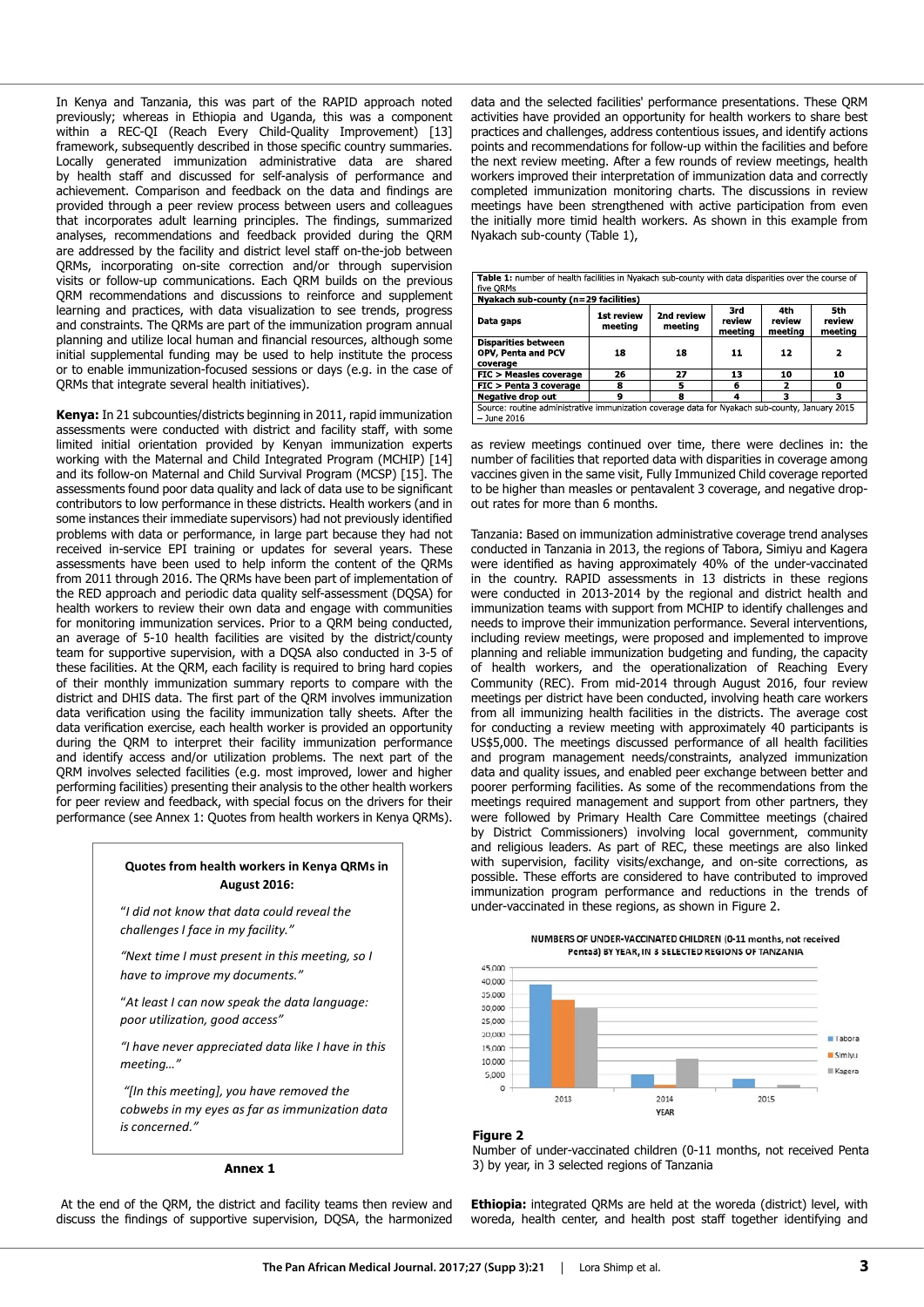sharing potential best practices for routine immunization (RI) and other health areas. Each woreda throughout the country is expected by the Federal Ministry of Health to budget and conduct QRMs; although the implementation of these meetings varies widely by woreda, with some supported by partner organizations. Building onto this existing platform, starting in April 2013 and through December 2016, Universal Immunization through Improving Family Health Services (UI-FHS) [16] has provided technical support to over 50 woredas for QRMs and has funded over 100 QRMs (approximately 2 QRMs in each woreda it supports). The financial support was estimated at approximately \$4500 USD for each QRM (to support 50 health staff and meeting space for three days). These meetings serve as an opportunity to review and analyze RI data, share best practices, and promote peer to peer learning. Woreda Health Teams (WoHO) organize and facilitate the QRMs, with some limited assistance from UI-FHS to organize and prepare presentations for the meeting. After the initial meeting, the WoHO designs, facilitates and funds subsequent QRMs using a framework which includes RED categorization and quality improvement tools such as Plan-Do-Study-Act (PDSA) cycles [17]. These are used for problem solving of management and service delivery issues related to routine immunization to show health center and health post performance at a disaggregated level. During the QRM, the process of one PDSA cycle from health post, health center or WoHO level is presented and results and changes analyzed and discussed. The meeting also reviews the woreda immunization microplan and emphasizes the importance of integrated supportive supervision. The tools and methods used for RI are now also being used for other health services during QRMs (e.g. antenatal care, family planning, water and sanitation, HIV prevention). QRM summary reports (including participants, main points discussed, participant comments and recommendations) are provided for each meeting and compared with target plans, with two to four QRMs conducted per year based on woreda resources.

**Uganda:** since 2013, promotion of QRMs with health sub-district (HSD) and District Health Management Teams (DHMTs) has been a focus to improve health performance, including for routine immunization. In fifteen districts supported under MCHIP, MCSP and the Stronger Systems for Routine Immunization project (SS4RI) within the period of January 2013-December 2016, a total of 59 QRMs (34 DHMT and 25 HSD levels) have been conducted, with some technical and financial (e.g. US\$2300- 5000) support from these various projects. These meetings provide an opportunity for district, HSD and facility staff to analyze, use and discuss indicators jointly with non-traditional stakeholders at the respective levels on how to improve and sustain performance. Additionally, the participation of non-health worker stakeholders (i.e. civic, political, religious leaders and civil society organizations) brings in other views on the causes and possible solutions to RI challenges. These leaders are also responsible for allocation of resources in the districts, so the QRMs contribute to their appreciation of resource needs. During a QRM week in a district, three types of meetings are held:

**A preparatory/planning meeting that targets the DHMT and HSDs to:** review the agenda, confirm the targeted participants for the different meetings and align all the necessary logistics, form teams to support HSD QRMs, and agree on the schedule for HSD and DHMT QRMs and technical materials;

**The HSD QRMs are held at the HSD headquarters on days suggested during the DHMT planning meeting:** each HSD holds its QRM separately, with health facility staff, and sub-county political, civil and religious leaders jointly analyzing their performance and developing strategies for improvement using the WHO RED categorization tool. During these meetings, health facilities also present PDSA cycles and results for inter-facility knowledge sharing, adjustment of actions that are not working, and adaptation of learning and best practices.

**The DHMT and district civil, political and religious leaders meet with HSD in-charges to present summary resolutions from HSD QRM meetings:** obtain buy in and support, and generate action points at district level. The cascading from HSD QRMs to DHMT meetings facilitates timely communication and discussion of issues affecting RI identified by the HSDs to the district leadership (DHMT & political and civic leaders). These QRMs have engaged DHMTs and HSDs to take the lead from the onset in reviewing their own performance, including exploring avenues together for sustainability and funding of QRMs. It is critical to maintain attendance of key staff (e.g. District Health Officer, Assistant Chief Administrative Officer, District Secretary for Health, immunization focal

point persons, Biostatisticians and other health team members) to assist with follow-up on key issues and to address other health service area linkages. An example of QRM success in addressing challenges facing RI is the case of Nyamiryango Health Center II in Kabale district, which had not vaccinated a single child in 6 months despite having all necessary resources to vaccinate children [18]. The health facility was identified through data analysis (using the RED categorization tool), discussed during the QRM and the district chairperson took interest to resolve the challenge. As a result, Nyamiryango health facility has recorded better performance, including conducting regular static and outreach sessions according to plan and increasing the number of children vaccinated (for example, from 0 to 79 and then to 121 children in two subsequent months, with continued improvement thereafter).

# **Discussion**

Some of the challenges and needs shared and extensively discussed during the QRMs held in each of these countries included:

- Inadequate use of the child/immunization registers for recording children and lack of triangulation of data between different sources (e.g. registers, child health/immunization cards, immunization tally sheets, monthly immunization summaries, immunization coverage monitoring charts, etc). This has made it difficult for facilities, health staff and mobilizers to track routine immunization defaulters and for health workers to reliably verify that children have been vaccinated. Resolutions discussed have included DHMTs sending circulars or bulletins to health facilities encouraging them to use the child immunization register as a primary RI data collection tool at sessions and to incorporate DQSA into supervision and routine monitoring to improve data quality and use.
- Adapting the use of RAPID and PDSA approaches with all health facilities to improve their use of data for decision making and to strengthen service delivery. These approaches can also assist health teams to identify and implement innovations for improving REC within their facilities and also to share lessons learned (e.g. in future QRMs) with health facilities still facing challenges.
- Ensuring sustainability of QRMs through local resources. In all four countries, the QRMs are linked with government budgets and annual plans. Senior, district and health facility teams have planned and advocated for their attendance at QRMs and have included these in their annual health planning and financial cycles.
- Documenting the QRM discussions through meeting minutes that are shared with participants, supervisors and health teams to help facilitate implementation of recommendations and as a record for review and future follow-up in subsequent field visits and meetings.

# **Conclusion**

Based on the examples from these countries, review meetings (ideally held at least quarterly and which are already part of-or can be further integrated with - the existing health and immunization planning and budgeting) can be effective tools for improving immunization program performance and the capacity of health staff. Review meetings have the following benefits: Provide an opportunity for health workers to analyze, appreciate, and use the data that they generate themselves to make programmatic improvements and strengthen their capacity; Foster a culture of using data for decision making, regular performance monitoring, and self-assessment; Enable sharing of best practices, lessons learned, peer review and benchmarking using adult learning methods and principles; Serve as an opportunity to also update district teams and health workers on latest technical information and to provide feedback and dialogue on results and indicators; Contribute to program cost-benefits, when based on advance situational assessments and linked/harmonized with existing planning and performance improvement approaches to minimize budgets and maximize use of human and financial resources. (Once the content and quality of the review meetings are established, the time needed may be able to be streamlined or reduced, which can also have cost savings).